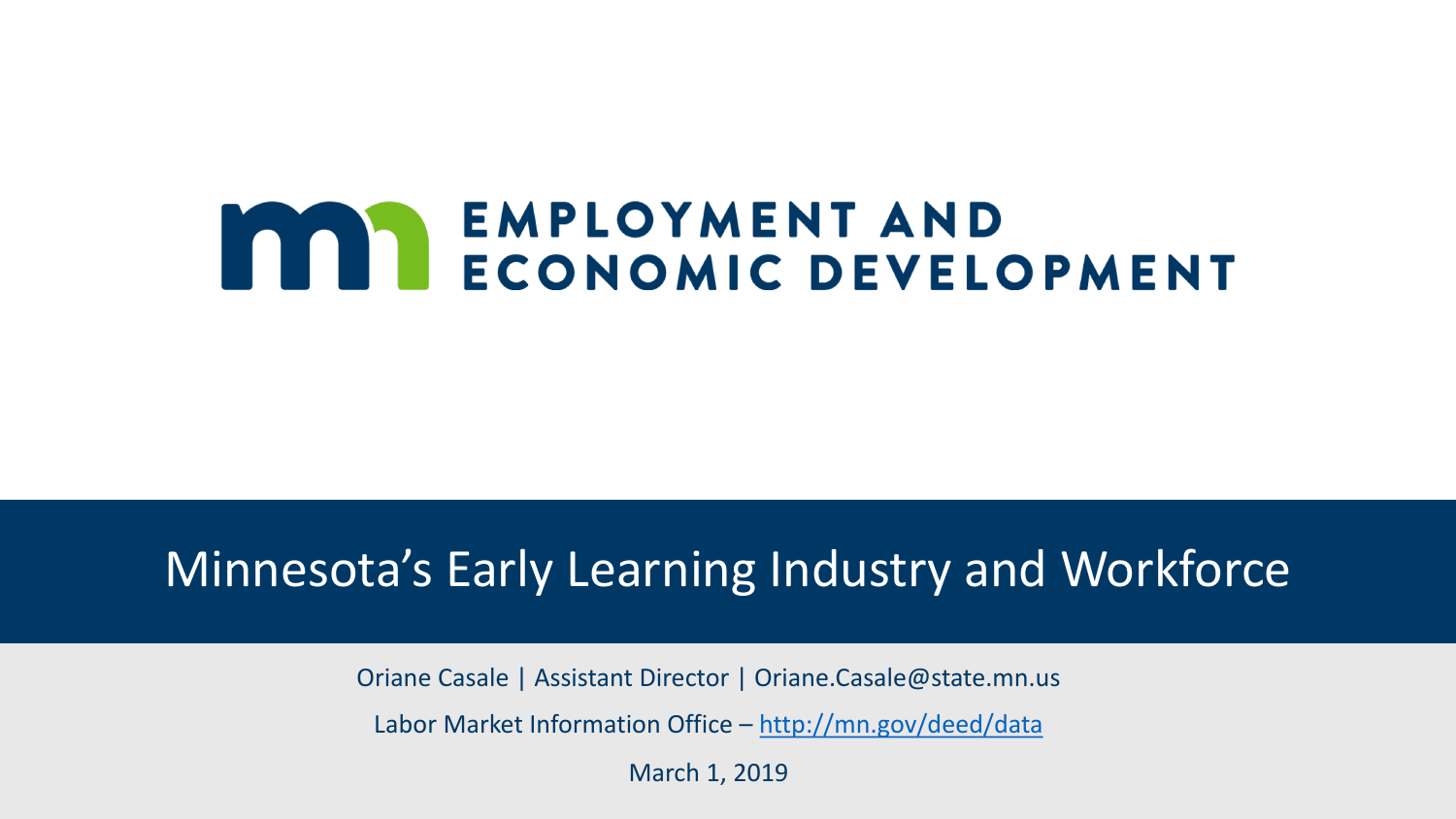## High Demand for Workers

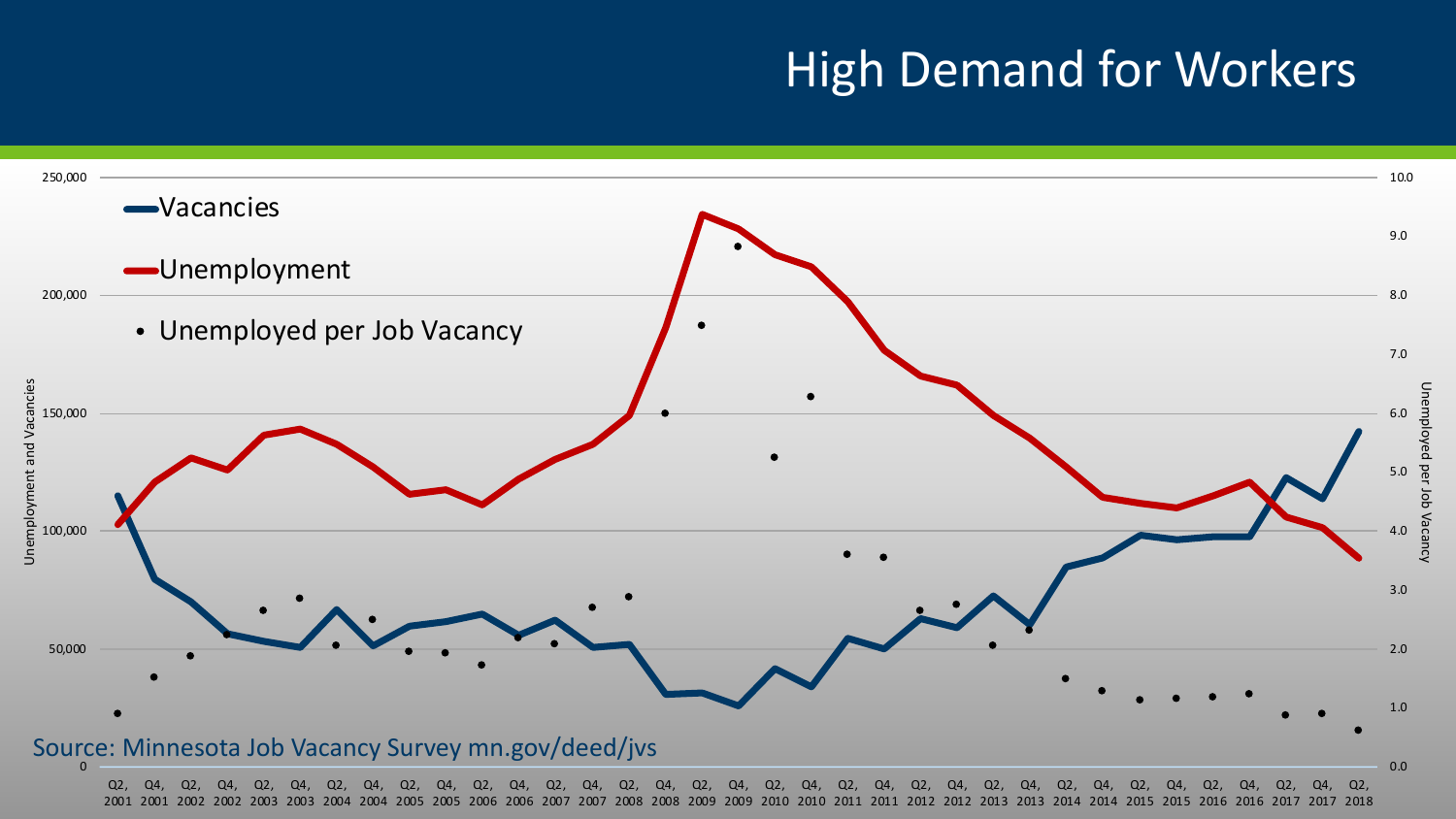

## Early Learning Industry and Workforce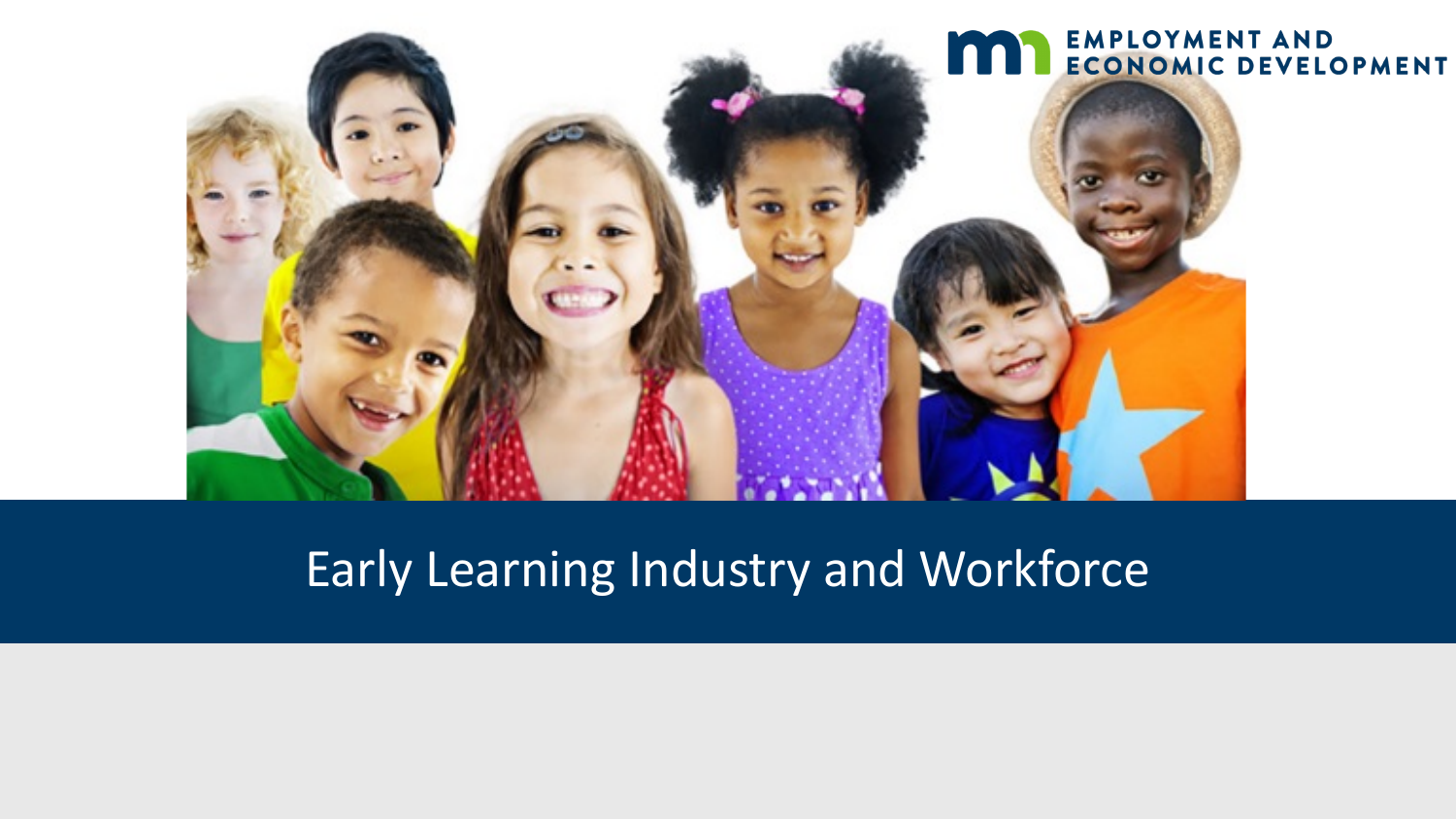# Industry Size and Capacity

| <b>Program Type</b>                              | <b>Number of</b><br><b>Firms</b> | <b>Average</b><br><b>Employment Per</b><br><b>Firm</b> | <b>Number of</b><br><b>Slots</b> |
|--------------------------------------------------|----------------------------------|--------------------------------------------------------|----------------------------------|
|                                                  |                                  |                                                        |                                  |
| Licensed family child care providers             | 7,875                            | 1.3                                                    | 98,048                           |
| Licensed child care centers                      | 1,778                            | 14                                                     | 133,173                          |
| <b>Head Start</b>                                | 138                              | 14                                                     | 5,643                            |
| Certified child care center (public schools etc) | 627                              |                                                        |                                  |
| <b>Total</b>                                     | 10,418                           |                                                        | 236,864                          |

Source: DHS Licensing Lookup https://licensinglookup.dhs.state.mn.us/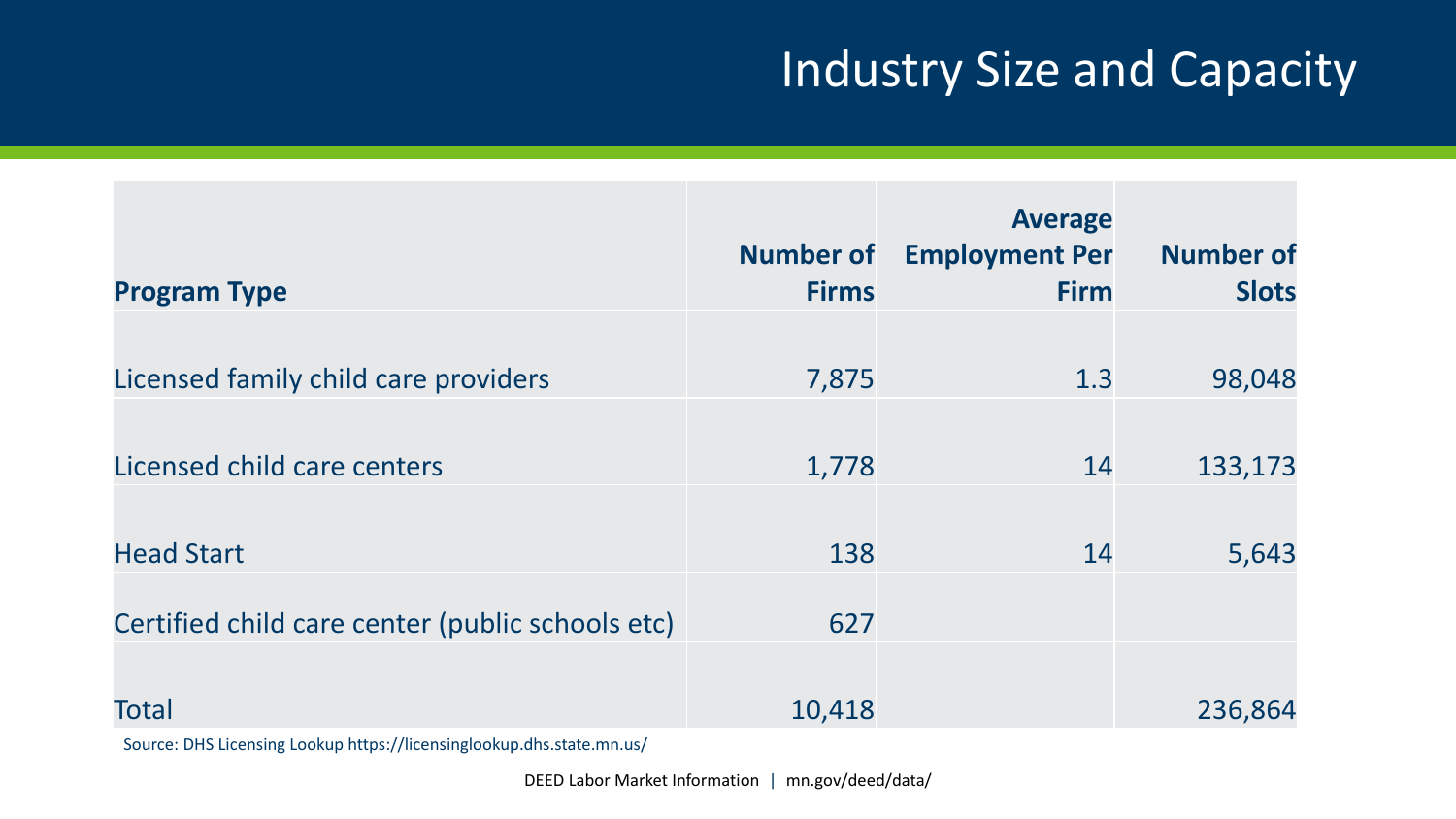# Employment

| <b>Source</b> | <b>Program/Staff Type</b>                                           | <b>Employment</b> |
|---------------|---------------------------------------------------------------------|-------------------|
|               |                                                                     |                   |
| <b>DHS</b>    | <b>Total by Program Type</b>                                        | 43,000            |
|               | <b>Head Start</b>                                                   | 3,465             |
|               | Early childhood licensed staff (including district teachers)        | 6,251             |
|               | Staff in child care programs licensed by DHS                        | 35,500            |
| <b>DEED</b>   | <b>Total by Occupation</b>                                          | 19,940            |
|               | <b>Directors</b>                                                    | 780               |
|               | Preschool Teachers (teachers of children birth through 4 years old) | 7,610             |
|               | Childcare Workers (care for children birth through school age)      | 11,550            |

DEED Labor Market Information | mn.gov/deed/data/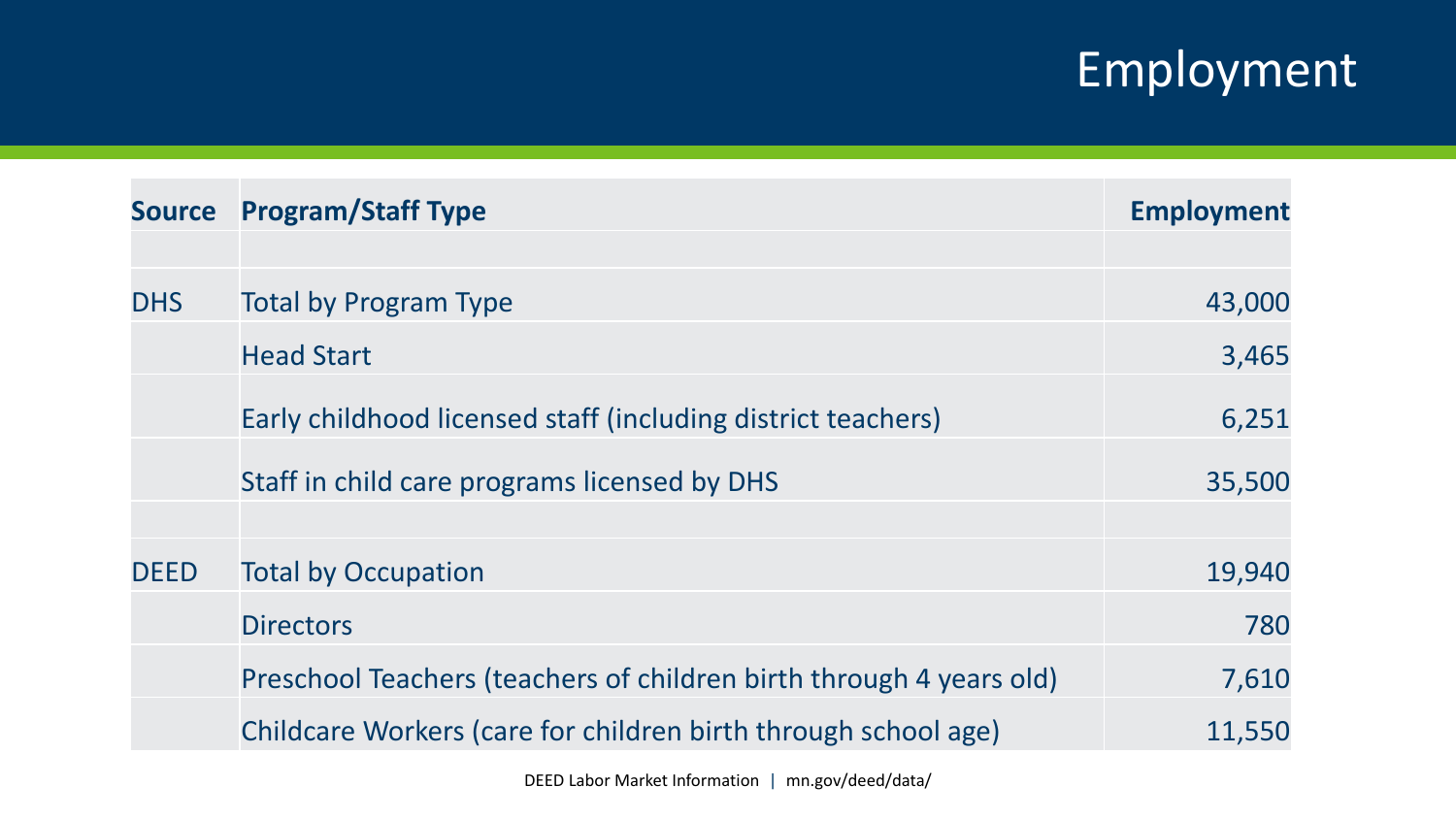# Wages of Early Learning Workforce

| <b>Wages</b>                                                      | <b>25th Median</b>         | <b>75th</b> |
|-------------------------------------------------------------------|----------------------------|-------------|
|                                                                   |                            |             |
| Education Administrators, Preschool and Child Care Center/Program | $$20.50$ $$24.60$ $$31.72$ |             |
|                                                                   |                            |             |
| Preschool Teachers, except special ed                             | $$12.95$ $$15.03$ $$25.81$ |             |
| <b>Private ownership</b>                                          | \$12.86 \$14.68 \$17.68    |             |
| <b>Public ownership</b>                                           | $$16.60$ $$21.57$ $$28.49$ |             |
|                                                                   |                            |             |
| <b>Child Care Workers</b>                                         | $$9.97$ $$11.44$ $$13.89$  |             |

Occupational Employment Statistics https://mn.gov/deed/data/data-tools/oes/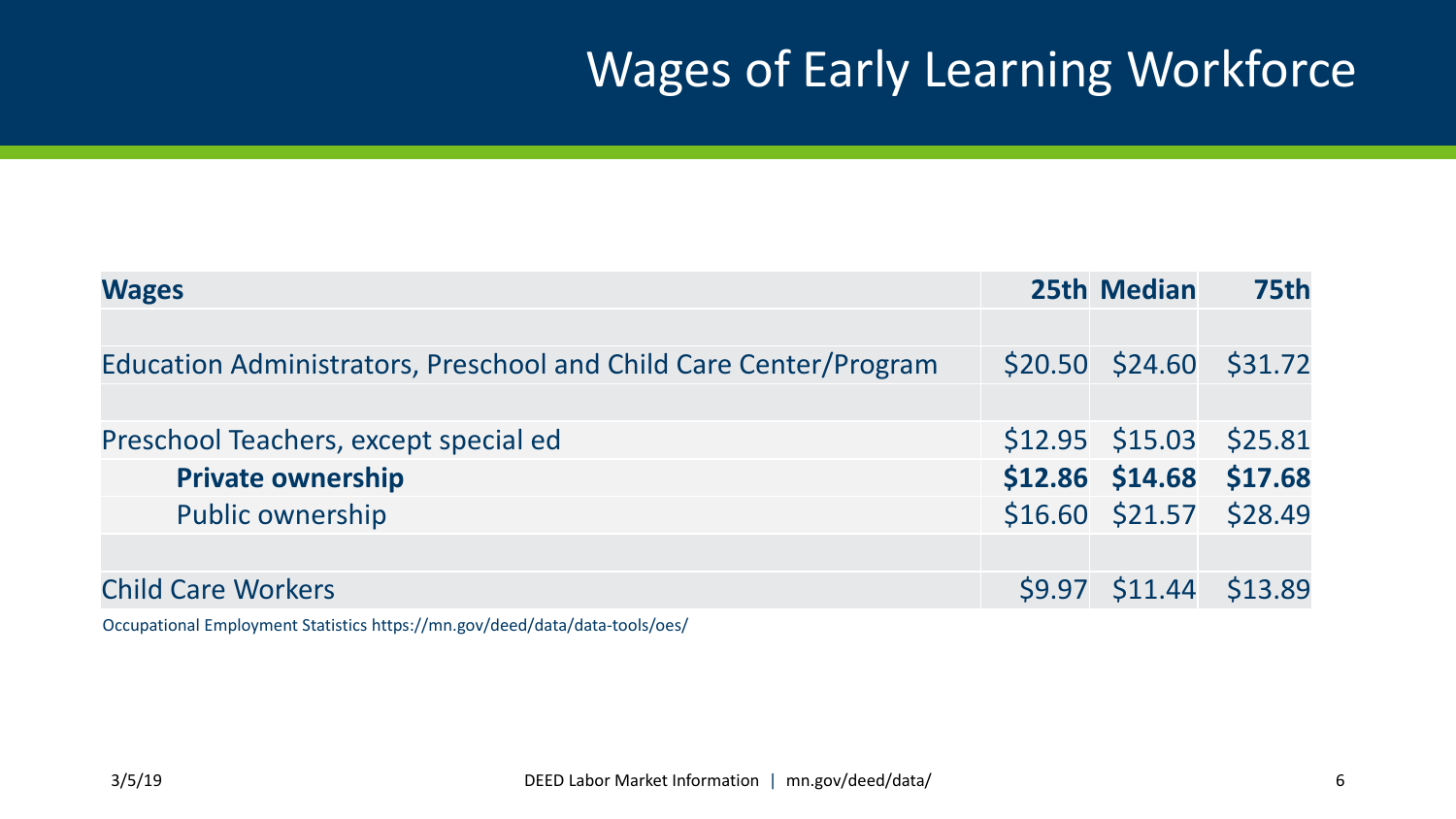## Payoff to Educational Investment

|                     |                                                                    |                 |             | <b>Median Wage</b><br><b>Number % Employed Second Year After</b> |
|---------------------|--------------------------------------------------------------------|-----------------|-------------|------------------------------------------------------------------|
| <b>Degree</b>       | <b>Industry of Employment</b>                                      | <b>Employed</b> | in Industry | <b>Graduation</b>                                                |
| <b>Certificates</b> | <b>Elementary and Secondary Schools</b>                            | 64              | 16.2%       | \$14.20                                                          |
| <b>Certificates</b> | <b>Social Assistance (private center-based)</b>                    | 155             | 39.3%       | \$13.20                                                          |
|                     | <b>Associate Degree Elementary and Secondary Schools</b>           | 145             | 16.4%       | \$14.40                                                          |
|                     | Associate Degree Social Assistance (center-based programs)         | 402             | 45.5%       | \$13.90                                                          |
|                     | <b>Bachelor's Degree Elementary and Secondary Schools</b>          | 287             | 58.5%       | \$24.40                                                          |
|                     | <b>Bachelor's Degree Social Assistance (center-based programs)</b> | 101             | 20.6%       | \$15.60                                                          |
|                     | <b>Graduate Degree Elementary and Secondary Schools</b>            | 109             | 64.1%       | \$32.20                                                          |
|                     | Graduate Degree Social Assistance (center-based programs)          | 29              | 17.1%       | \$21.00                                                          |

Source: Graduate Employment Outcomes Tool mn.gov/deed/data/data-tools/graduate-employment-outcomes/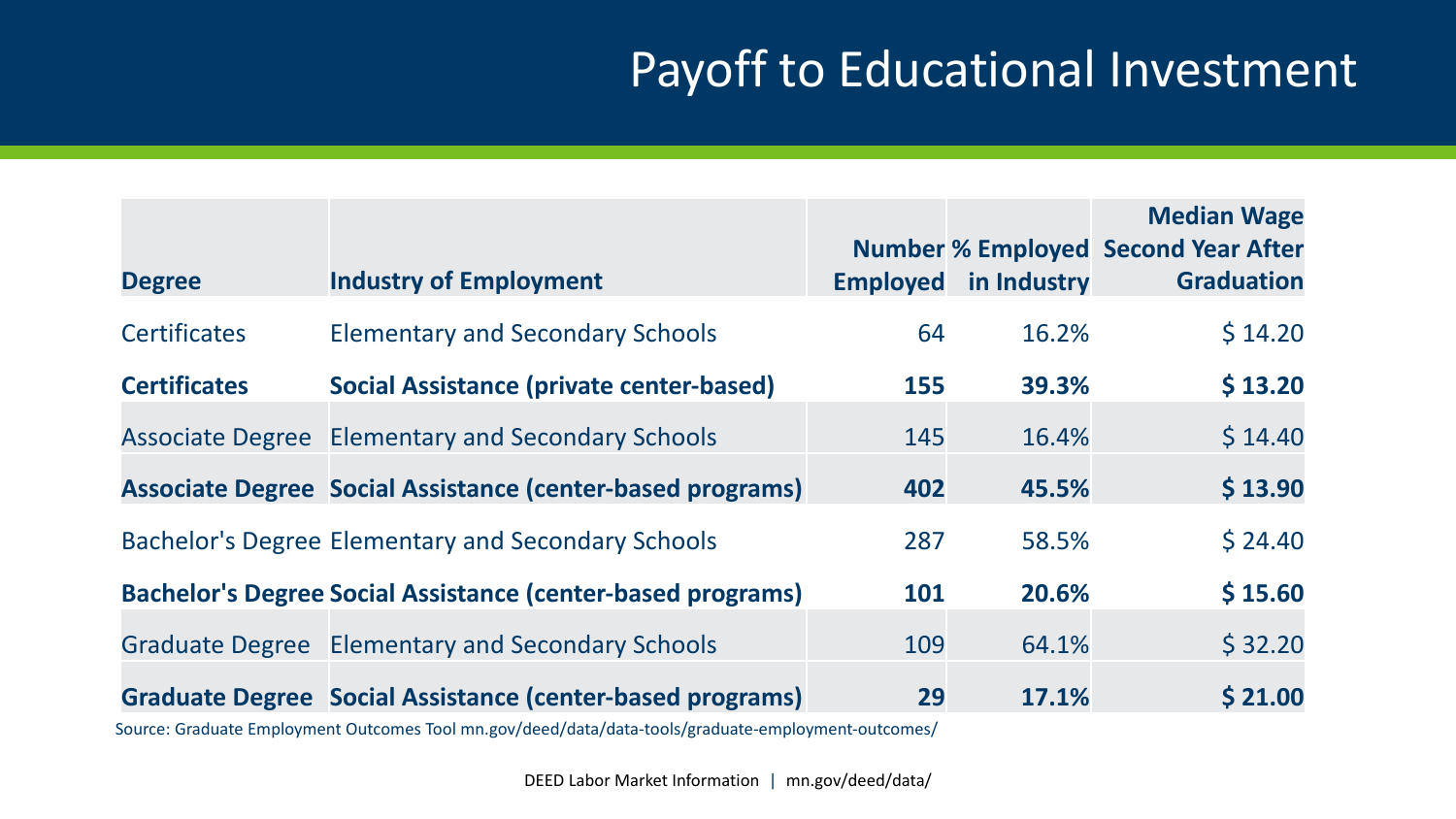

#### Demand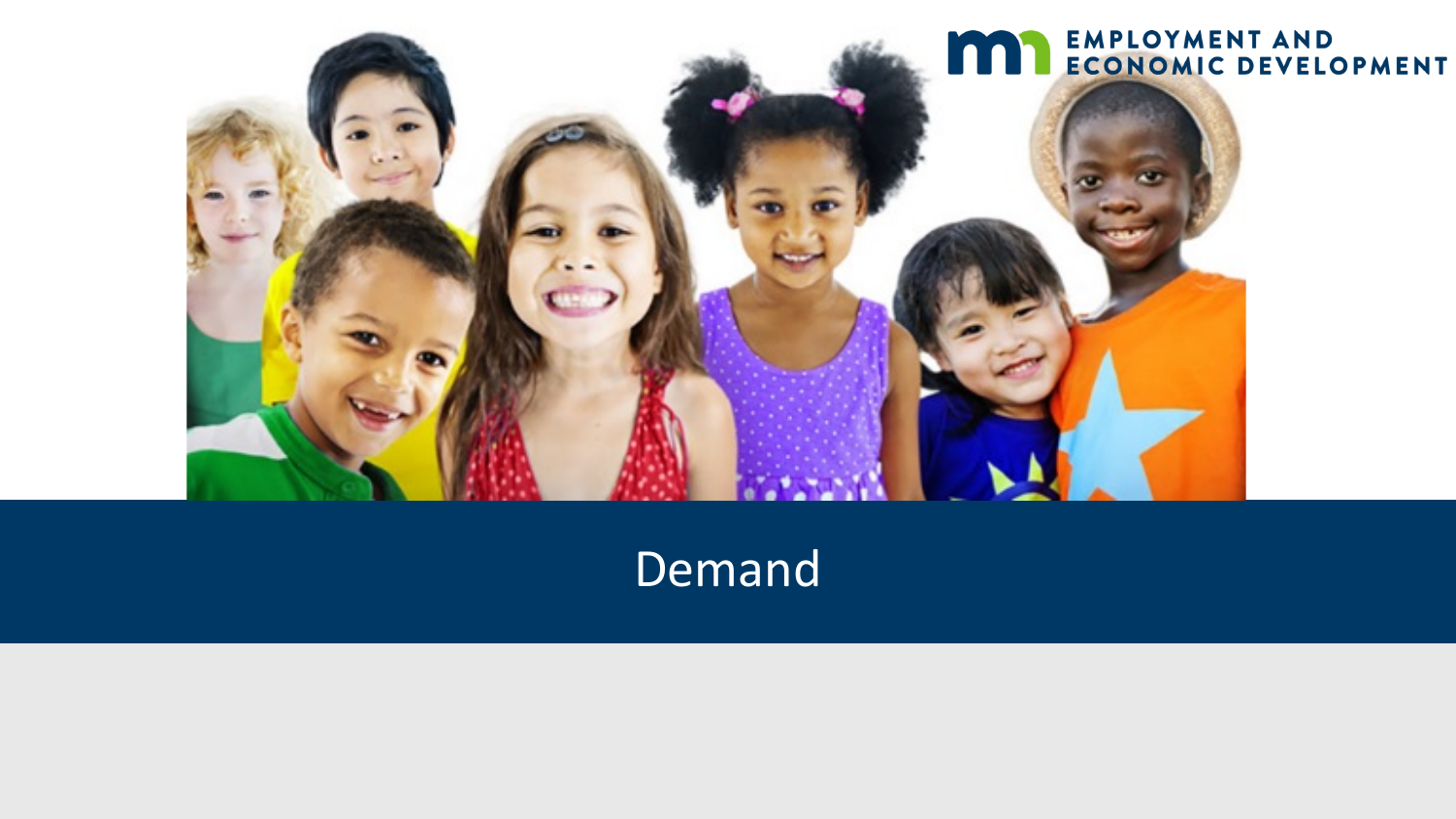## Regional Job Vacancies, Second Quarter 2018

|                                               | <b>Number of</b> | <b>Median</b><br><b>Wage</b> | <b>Vacancy</b> | <b>Percent</b><br><b>Requiring</b> |
|-----------------------------------------------|------------------|------------------------------|----------------|------------------------------------|
| <b>Occupation</b>                             | <b>Vacancies</b> | <b>Offer</b>                 | <b>Rate</b>    | Postsecondary                      |
|                                               |                  |                              |                |                                    |
| <b>All Job Vacancies</b>                      | 142,282          | \$14.54                      | 5.2%           | 31%                                |
| <b>Preschool Teachers</b>                     | 436              | \$20.82                      | 5.7%           | 100%                               |
| <b>Preschool Teachers - private ownership</b> | 214              | \$14.31                      | <b>NA</b>      | 100%                               |
| <b>Twin Cities</b>                            | 139              | \$14.49                      | <b>NA</b>      | 100%                               |
| <b>Greater Minnesota</b>                      | 74               | \$13.23                      | <b>NA</b>      | 100%                               |
| Preschool Teachers – public ownership         | 222              | \$24.88                      | <b>NA</b>      | 100%                               |
| <b>Childcare Workers</b>                      | 1,189            | \$12.45                      | 10.3%          | 15%                                |

Minnesota Job Vacancy Survey https://mn.gov/deed/data/data-tools/job-vacancy/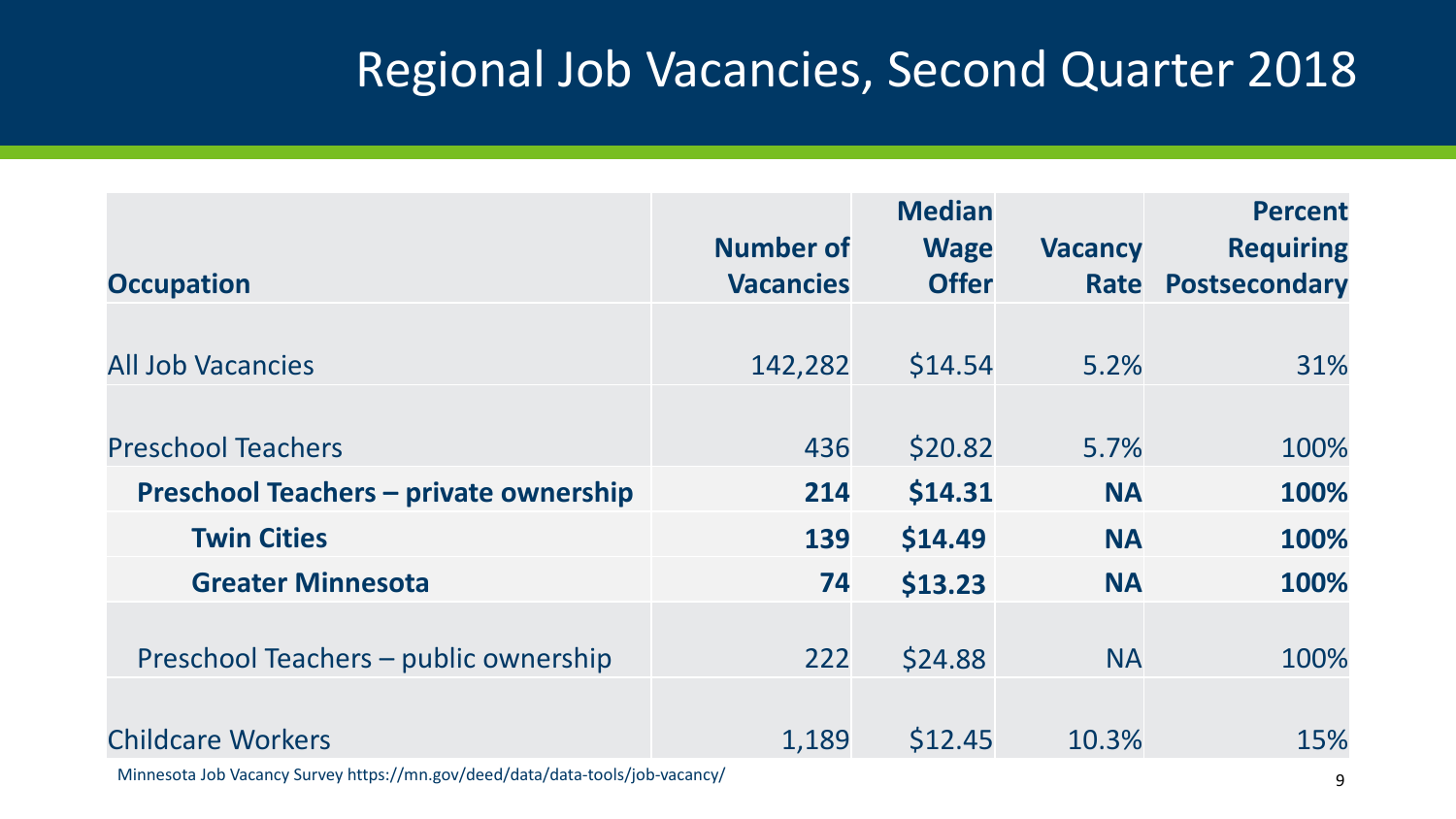## Occupations In Demand: High School Diploma

|                                                           | <b>Current Demand</b> |                  | Projected 10-year  | Projected 10-year |
|-----------------------------------------------------------|-----------------------|------------------|--------------------|-------------------|
| <b>Job Title</b>                                          |                       | Rank Median Wage | <b>Growth Rate</b> | <b>Openings</b>   |
| <b>Heavy and Tractor-Trailer Truck Drivers</b>            | 4                     | \$45,942         | 6.4%               | 44,152            |
| <b>First-Line Supervisors of Retail Sales Workers</b>     | 10                    | \$39,403         | 2.6%               | 27,270            |
| First-Line Supervisors of Food Preparation and Ser        | 11                    | \$35,511         | 5.5%               | 23,392            |
| <b>Customer Service Representatives</b>                   | 12                    | \$37,675         | 0.7%               | 73,305            |
| Sales Representatives, Wholesale and Manufacturing        | 13                    | \$64,665         | 5.8%               | 36,882            |
| <b>Light Truck or Delivery Services Drivers</b>           | 19                    | \$36,567         | 5.6%               | 18,762            |
| <b>Medical Assistant</b>                                  | 20                    | \$39,096         | 25.3%              | 14,079            |
| Secretaries and Administrative Assistants, Except         | 22                    | \$39,759         | $-7.3%$            | 31,454            |
| Maintenance and Repair Workers, General                   | 25                    | \$42,747         | 6.9%               | 24,934            |
| <b>Security Guards</b>                                    | 27                    | \$31,104         | 4.1%               | 15,812            |
| Welders, Cutters, Solderers, and Brazers                  | 30                    | \$43,550         | 6.8%               | 11,037            |
| <b>Pharmacy Technicians</b>                               | 33                    | \$36,140         | 10.2%              | 7,133             |
| <b>Team Assemblers</b>                                    | 35                    | <b>NA</b>        | $-13.9%$           | 21,813            |
| <b>Tellers</b>                                            | 36                    | \$27,976         | $-6.7%$            | 8,613             |
| <b>Bus and Truck Mechanics and Diesel Engine Speciali</b> | 38                    | \$49,778         | 9.9%               | 6,398             |
| <b>Office Clerks, General</b>                             | 44                    | \$35,430         | $-2.4%$            | 64,449            |
| First-Line Supervisors of Office and Administrativ        | 45                    | \$58,844         | 1.6%               | 23,916            |
| <b>Social and Human Service Assistants</b>                | 46                    | \$34,670         | 8.2%               | 19,322            |
| Bookkeeping, Accounting, and Auditing Clerks              | 48                    | \$42,308         | $-2.8%$            | 37,949            |
| <b>Medical Secretaries</b>                                | 54                    | \$41,802         | 15.1%              | 15,189            |
| <b>Childcare Workers</b>                                  | 56                    | \$23,813         | 8.5%               | 43,922            |
| <b>Receptionists and Information Clerks</b>               | 58                    | \$29,897         | 5.2%               | 25,593            |
| Securities, Commodities, and Financial Services Sa        | 61                    | \$69,575         | 4.0%               | 8,635             |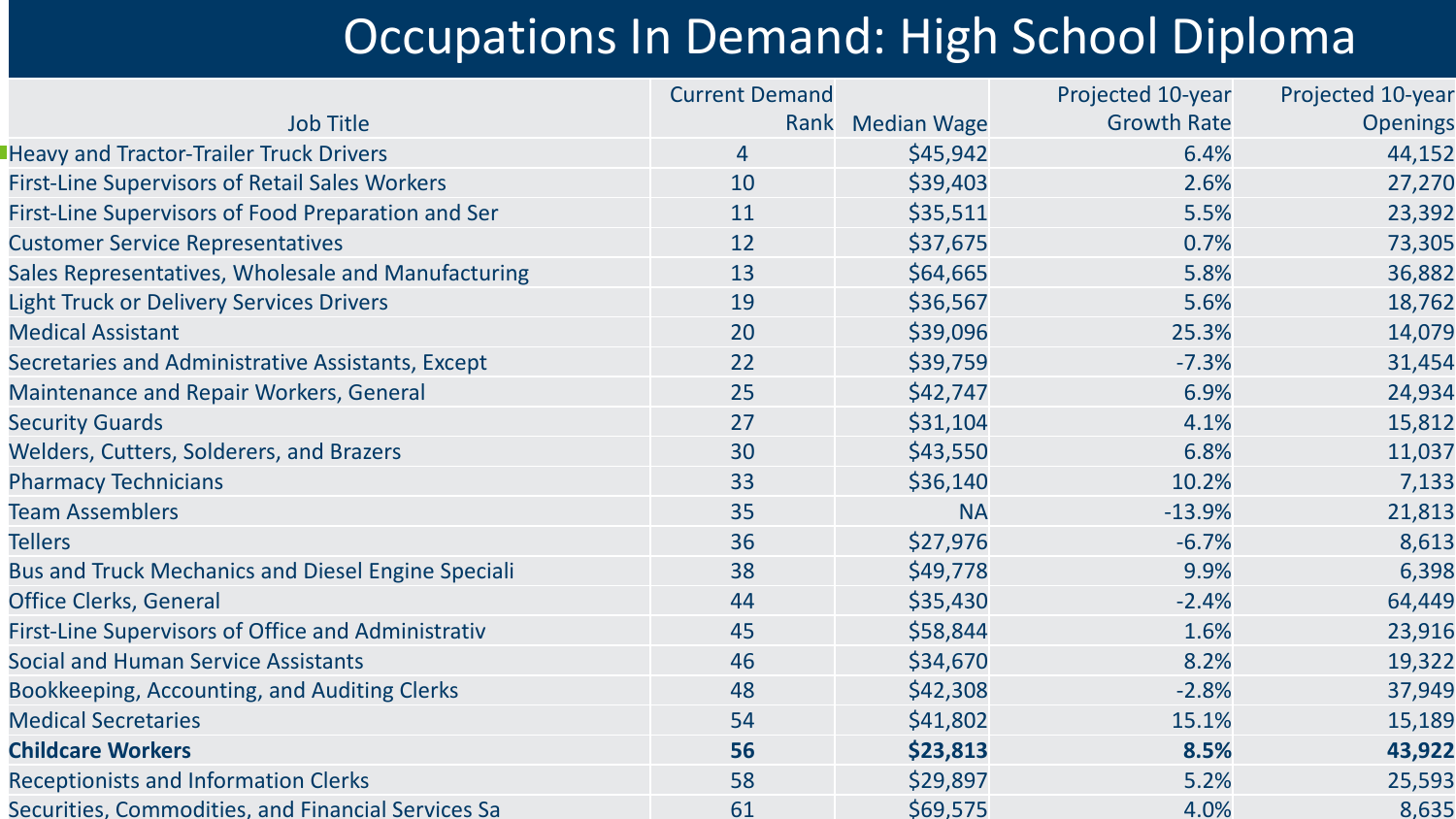#### Occupations In Demand: Associates Degree

| <b>Occupation</b>                         | <b>Current</b><br><b>Demand</b><br><b>Rank</b> | <b>Median</b><br><b>Wage</b> | <b>Projected</b><br>10-year<br><b>Growth</b><br>Rate | <b>Projected</b><br>10-year<br><b>Openings</b> |
|-------------------------------------------|------------------------------------------------|------------------------------|------------------------------------------------------|------------------------------------------------|
| <b>Registered Nurses</b>                  | 2 <sup>1</sup>                                 | \$78,352                     | 11.1%                                                | 42,029                                         |
| <b>Computer User Support Specialists</b>  | 64                                             | \$53,127                     | 6.4%                                                 | 10,883                                         |
| <b>Preschool Teachers</b>                 | 79                                             | \$31,276                     | 14.9%                                                | 8,280                                          |
| Radiologic Technologists                  | 92                                             | \$64,687                     | 14.6%                                                | 3,305                                          |
| <b>Industrial Engineering Technicians</b> | 102                                            | \$51,395                     | 4.3%                                                 | 2,685                                          |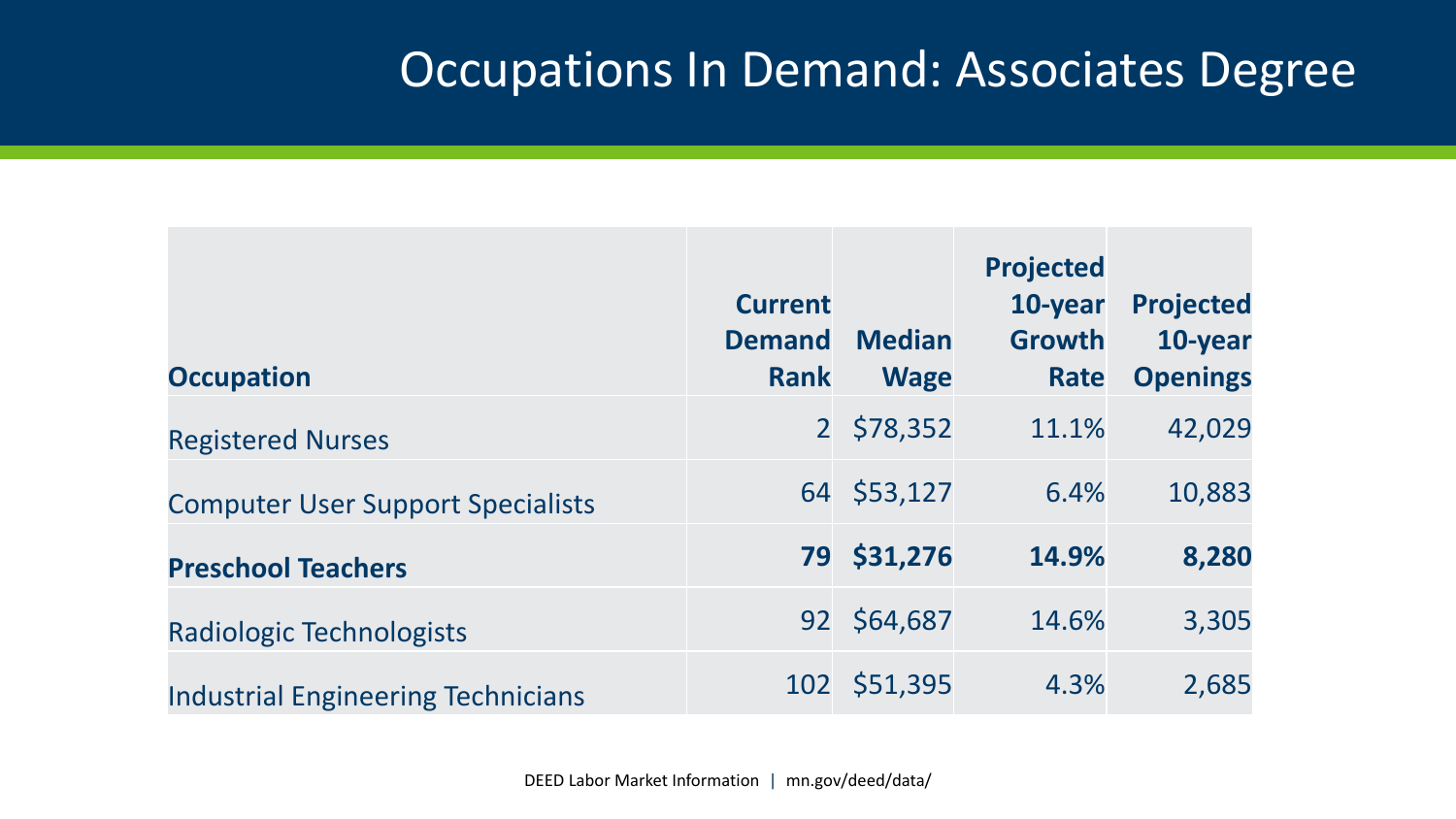#### Turnover



Source: Quarterly Workforce Indicators, U.S. Census Bureau, data for Minnesota